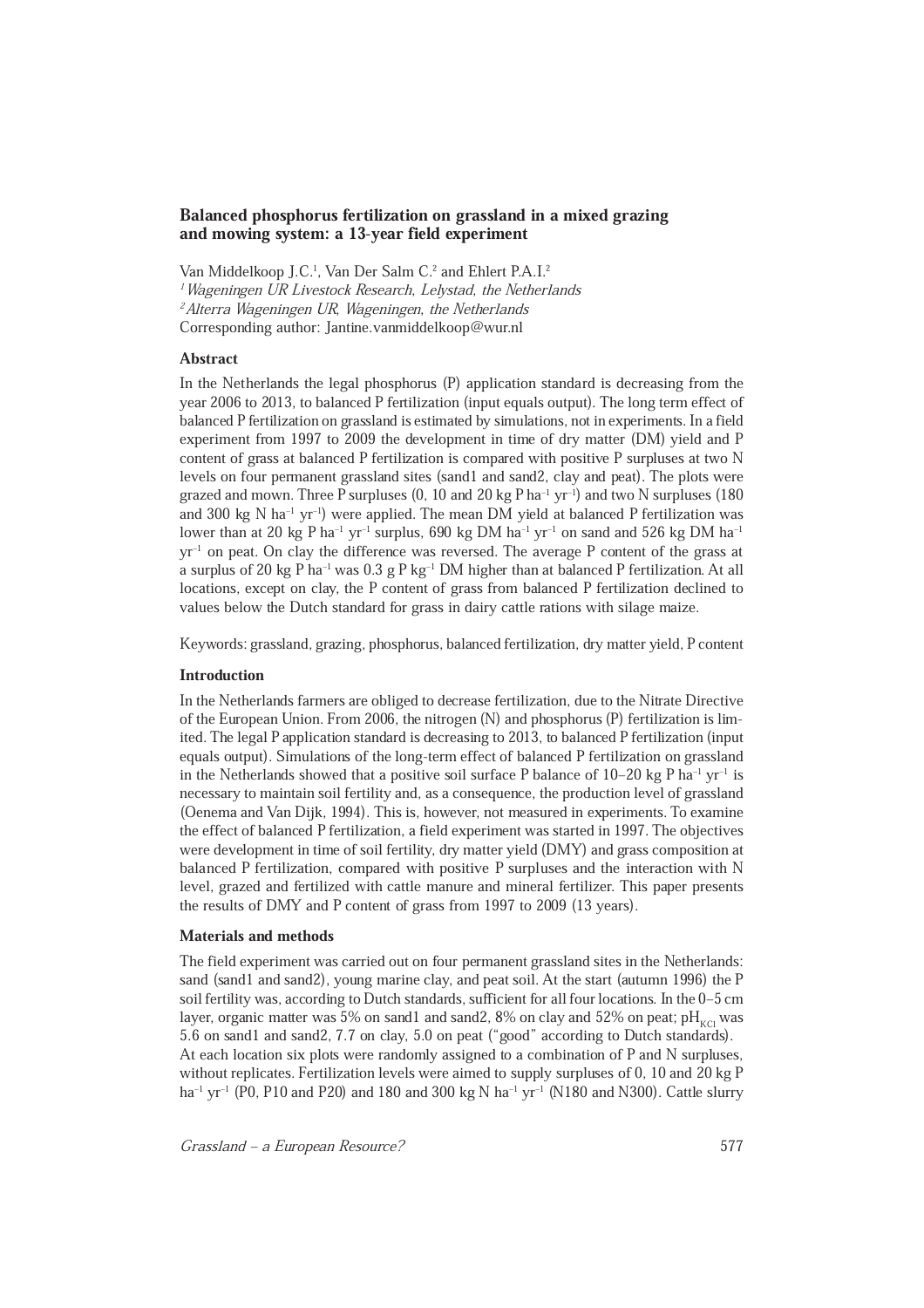and mineral P fertilizer were applied in early spring and before the fourth cut, and mineral N fertilizer was applied throughout the whole season. The P10 and P20 surpluses were to be achieved by applying superphosphate or triple-superphosphate. The first and fourth cuts were taken for silage, and the other cuts were grazed by (non-lactating) heifers. Each plot was split into a part to adapt the animal excreta to the mineral composition of the grass and a part to measure and sample. Assessments of DMY and N and P content were determined when grazing or cutting took place. The surpluses were calculated as fertilization minus output in silage cuts and in weight increase of heifers. Grazed and excreted nutrients were considered to be an internal cycle.

The annual DMY and grass P content were statistically analysed with the Restricted Maximum Likelihood (ReML) technique (Harville, 1977), using Genstat. ReML fits a random and a systematic part of a model to the data. The random part contains factors that are not controllable. The systematic part contains factors that can be controlled (like treatments). Nonsignificant interactions ( $P > 0.05$ ) were deleted from the model. The analysis determined significant effects ( $P \le 0.05$ ) and inclusions of variables in the model quantified the effects. All equations were linear. In order to determine if there was an indication of curvature, year number<sup>2</sup> was tested. The value of year number in the starting year was 1. Sand1 was included in the analysis until 2001 due to a change to organic fertilization on this location.

#### Results and discussion

The N surpluses were much lower and P surpluses slightly lower than planned (Table 1). The lower N surplus proved to be close to the application standard for total N on grassland. The ReML analysis for DMY and P content showed that in the random part year.location had a significant contribution, implying different year effects per location.

|                       |                       |                       |                       |       |                                          | $\checkmark$ |                                   |       |     |                                           |  |
|-----------------------|-----------------------|-----------------------|-----------------------|-------|------------------------------------------|--------------|-----------------------------------|-------|-----|-------------------------------------------|--|
| $N$ -sur-             | $P$ -sur-             |                       |                       |       |                                          |              |                                   |       | N-  | $P -$                                     |  |
| plus                  | plus                  | Nfertiliza-           | Pfertiliza-           | DM    |                                          |              | N con- P con- Total N Total P     |       |     | surplus, surplus,                         |  |
| planned               | planned               | tion                  | tion                  | vield | tent                                     | tent         | vield                             | vield |     | actual actual                             |  |
| $kg$ ha <sup>-1</sup> | $kg$ ha <sup>-1</sup> | $kg$ ha <sup>-1</sup> | $kg$ ha <sup>-1</sup> |       | $kg$ ha <sup>-1</sup> g kg <sup>-1</sup> |              | $g kg^{-1} kg ha^{-1} kg ha^{-1}$ |       |     | $kg$ ha <sup>-1</sup> kg ha <sup>-1</sup> |  |
| 180                   | Mean                  | 238                   | 33                    | 10816 | 28.3                                     | 3.7          | 307                               | 39.4  | 125 | 8.6                                       |  |
| 300                   | Mean                  | 370                   | 35                    | 12250 | 30.6                                     | 3.6          | 374                               | 43.5  | 234 | 8.8                                       |  |
| Mean                  | $\Omega$              | 304                   | 24                    | 11340 | 29.5                                     | 3.4          | 335                               | 39.0  | 182 | 0.2                                       |  |
| Mean                  | 10                    | 304                   | 34                    | 11518 | 29.3                                     | 3.6          | 337                               | 41.7  | 180 | 8.6                                       |  |
| Mean                  | 20                    | 304                   | 44                    | 11740 | 29.6                                     | 3.7          | 348                               | 43.7  | 177 | 17.3                                      |  |
|                       |                       |                       |                       |       |                                          |              |                                   |       |     |                                           |  |

Table 1. Treatments and results of P fertilization experiment on grassland (1997–2009)

\* sand1 results taken until 2001.

For DMY in the systematic part the interaction location.soil type was significant, implying that the level of DMY on the two sand locations was different (Table 2, eq. 1).

Table 2. REML estimates for factors affecting DM yield (1000 kg DM ha<sup>-1</sup>) and P content in grass  $(g P kg^{-1} DM)$ 

|                   | DM vield |           |                    | P content |            |
|-------------------|----------|-----------|--------------------|-----------|------------|
| Location          | constant | (P fert)  | $\beta$ 2 (N fert) | Constant  | $(P$ fert) |
| Sand1             | 10.387   | 0.0345    | 0.002959           | 3.571     | 0.006662   |
| Sand <sub>2</sub> | 8.399    | 0.0345    | 0.002959           | 3.571     | 0.006662   |
| Clay              | 6.505    | $-0.0134$ | 0.01719            | 4.436     | $-0.00076$ |
| Peat              | 8.531    | 0.0263    | 0.005981           | 3.538     | 0.005708   |